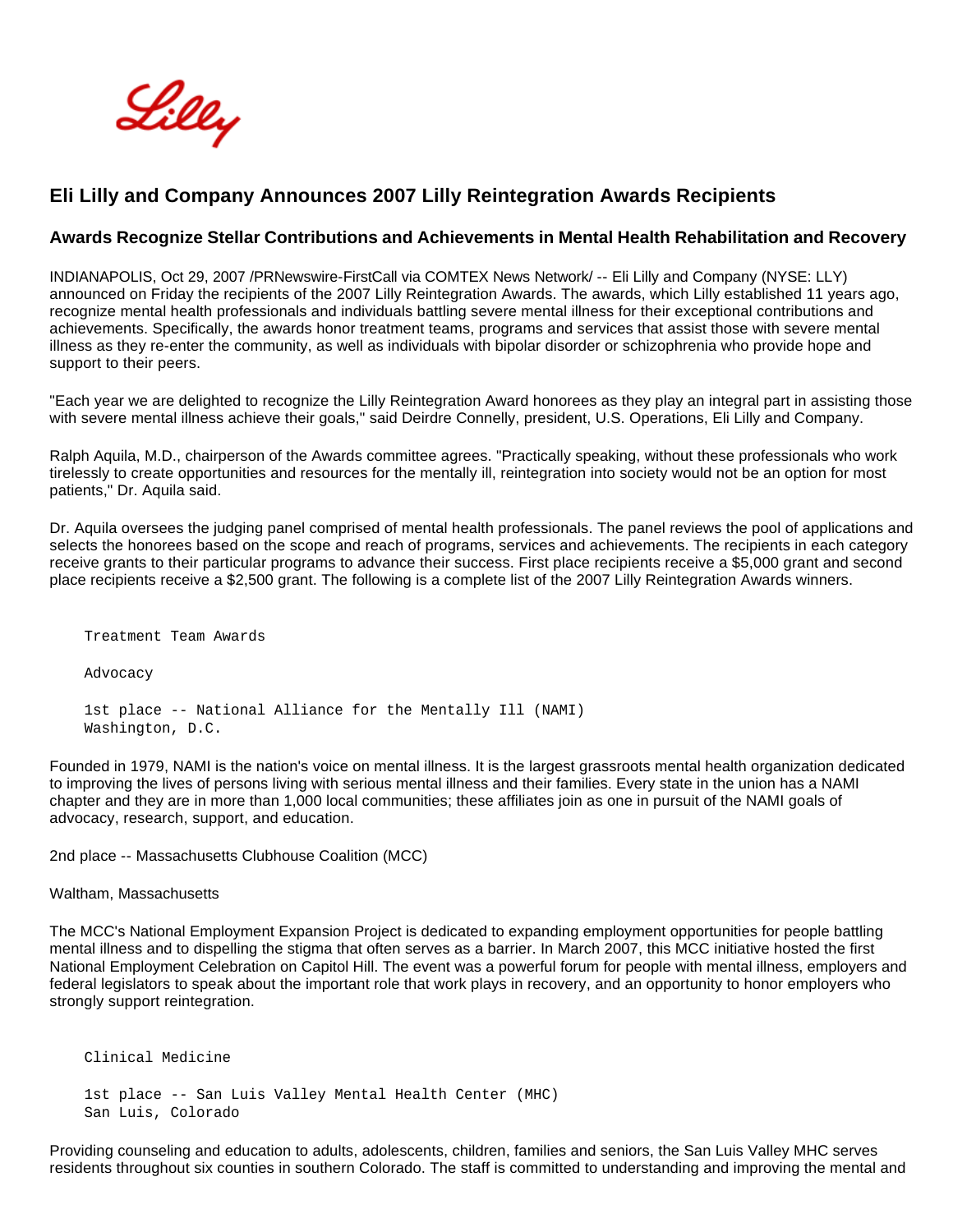emotional health of the people they serve through caring, confidential, high-quality and cost-effective services.

2nd place -- The Mental Health Cooperative

Nashville, Tennessee

Education

The Mental Health Cooperative is an agency that incorporates intensive case management, clinic services and 24-hour emergency psychiatric services into an integrated system of care. The center assists children and adults with serious mental illnesses through their journey to lead successful, satisfying lives and recover from the devastating effects of mental illness.

 1st place -- Public Psychiatry Fellowship of Columbia University New York, New York

The Public Psychiatry Fellowship of New York State Psychiatric Institute and Columbia University College of Physicians and Surgeons was initiated in 1981 with funds from the New York State Office of Mental Health. The goal of the program is to facilitate recruitment and retention of high-caliber psychiatrists in the public sector. Ten one-year Fellowships are awarded to young psychiatrists seeking a career in public psychiatry. Fellows spend three days a week working in a community- or hospital-based public mental health service organization and two days a week in seminars and in consultation with the Fellowship faculty.

2nd place -- National Crisis Intervention Team (CIT)

Memphis, Tennessee

Founded by the Memphis Tennessee Police Department and now implemented in cities across America, the CIT program is a community partnership working with mental health consumers and family members. The program's goal is to set a high standard of excellence for police officers with respect to treatment of individuals with mental illness. By establishing individual responsibility for each event and overall accountability for the results, the program's success has been unmatched. Officers are provided with the highest quality training, enabling them to give consumers a sense of dignity. This dignity generates a new respect and outlook on the police and the mental health systems.

Employment

 1st place -- Consumers as Providers Training Program (CAP) Lawrence, Kansas

CAP is a qualified Certified Peer Specialist Training Program at the University of Kansas School of Social Welfare. The program provides opportunities to individuals recovering from a severe psychiatric disability. Specifically, it allows people with a psychiatric disability to increase their skills and knowledge in order to facilitate meaningful employment. Individuals in the program are also encouraged to pursue post-secondary education and build their knowledge base about mental health services, in order to enhance their personal journey of recovery.

2nd place -- Center for Vocational Alternatives for Mental Health, Inc.

(COVA)

Columbus, Ohio

COVA's Benefits Consulting and Financial Services assists persons with mental illnesses in the community to reintegrate by focusing on economic planning and security. By providing accurate information based on a comprehensive analysis of income and benefits, COVA empowers people with mental illnesses to make decisions regarding their career development plan that maximize incentives to return to work. COVA focuses on benefits consulting as an overall part of psychiatric rehabilitation to better serve the whole person and increase the likelihood of long-term workplace success and recovery.

Social Support

1st place -- John Eachon Re-entry Program (JERP)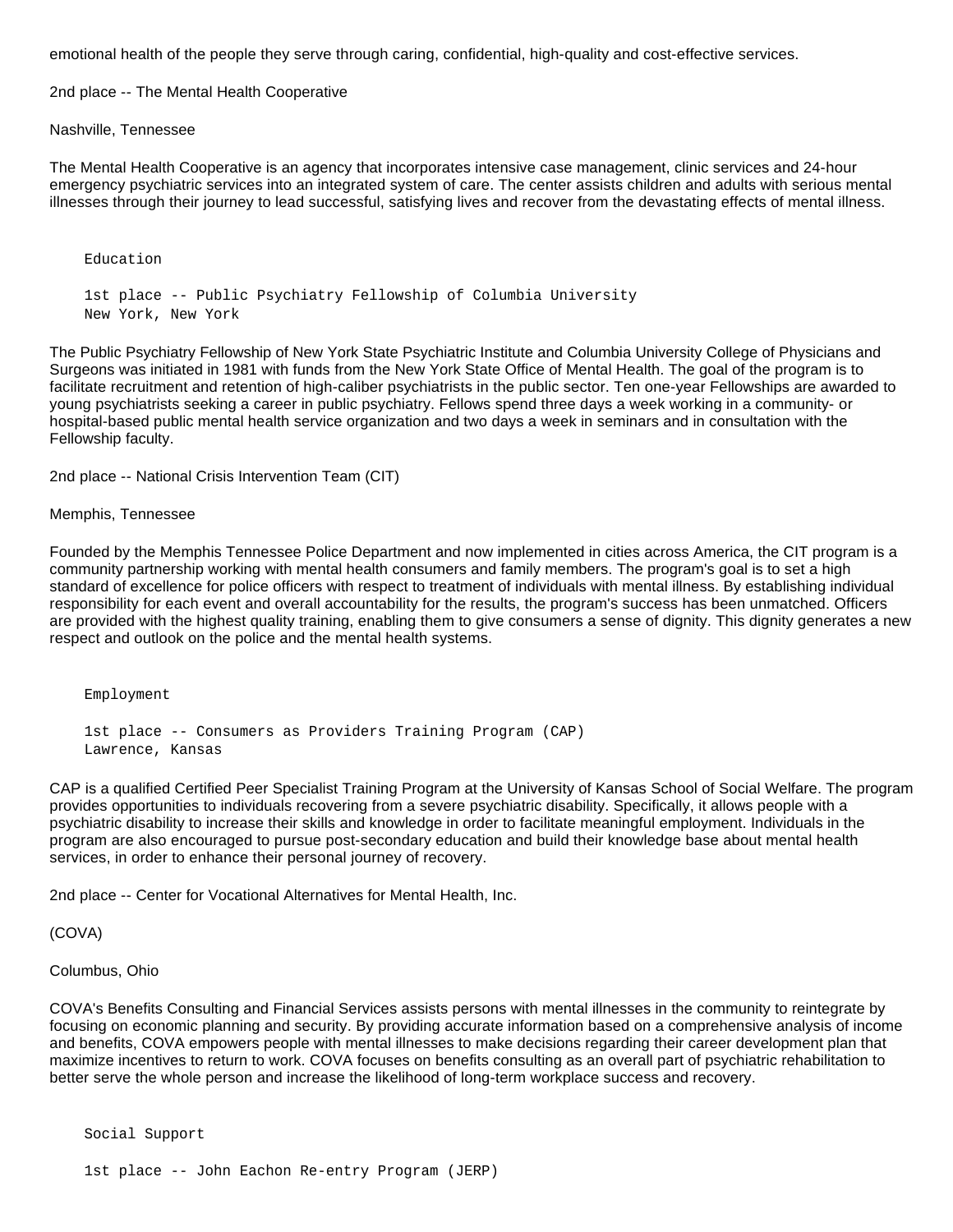The John Eachon Re-entry Program (JERP) is a collaborative project to increase public safety and reduce criminal recidivism by providing wrap-around services to parolees in Jefferson County who suffer from serious and persistent mental illnesses. The program provides transitional housing, mental health and substance abuse treatment, and correctional supervision services. Approximately 30 to 45 inmates are served each year. A multidisciplinary team consisting of a case manager, parole officer, two mental health professionals and medical staff provides assessment, evaluation and services to program participants.

2nd place -- The Meeting Place

San Diego, California

The Meeting Place is California's first ICCD-certified Clubhouse that offers its members social and vocational rehabilitation. Members and staff work side by side to develop work-related interests and skills, participate in meaningful social experiences, expand their education, link with other community resources, and contribute their individual talents and gifts. The Clubhouse offers those with mental illness a place where the focus is on ability, not disability. Members help themselves by helping the clubhouse operate, and in these working relationships they experience themselves as valued contributors who are wanted, needed and appreciated.

Consumer Awards

Achievement

 1st place -- Julie Fast Portland, Oregon

Julie Fast has devoted her life to helping people with mood disorders, with particular focus on advocating for those who, like herself, battle bipolar disorder. Despite the struggles Ms. Fast has faced while managing the illness, she has created a popular Web site for persons with bipolar disorder and their families. In addition, she has written six books addressing mental health issues, and writes a regular column for Bipolar magazine

2nd place (Tied)-- Garreth Fenley

Augusta, Georgia

As a Certified Peer Specialist at Medical College of Georgia, Garreth Fenley draws on her own experience as a consumer in order to help others. Ms. Fenley educates psychiatrists and psychologists in the recovery approach and provides peer services to inpatients and outpatients. She also is president of the Augusta affiliate of NAMI, and this past August she presented her work at the International Conference on Patient- and Family-Centered Care.

2nd place (Tied)-- Una Dixon

Bismarck, North Dakota

Una Dixon graduated cum laude with a bachelor's degree in general studies, and summa cum laude with a bachelor's degree in classical studies. As a result of Ms. Dixon's desire to continue her educational career, she became an Occupational Therapist. She seeks to encourage others to reach their goals and to know that their diagnosis of schizophrenia does not have to define and confine them.

Mentorship

```
 1st place -- Serge Blasberg
Milwaukee, Wisconsin
```
As a member of Milwaukee's clubhouse community Grand Avenue Club, Serge Blasberg serves on the Membership Team, the Speakers' Bureau, and the Committee to Organize the 14th International Clubhouse Seminar, held earlier this month. Mr. Blasberg is also an active member of the Jewish Community Mental Health Education Project and has presented his story of bipolar recovery in area synagogues. He is now a certified Peer Support Specialist and is employed at Social Rehabilitation and Residential Resources. Most recently, Mr. Blasberg was appointed the co-chair of the 2007 Statewide Mental Health Recovery Task Force Subcommittee on Evidence-Based Practices.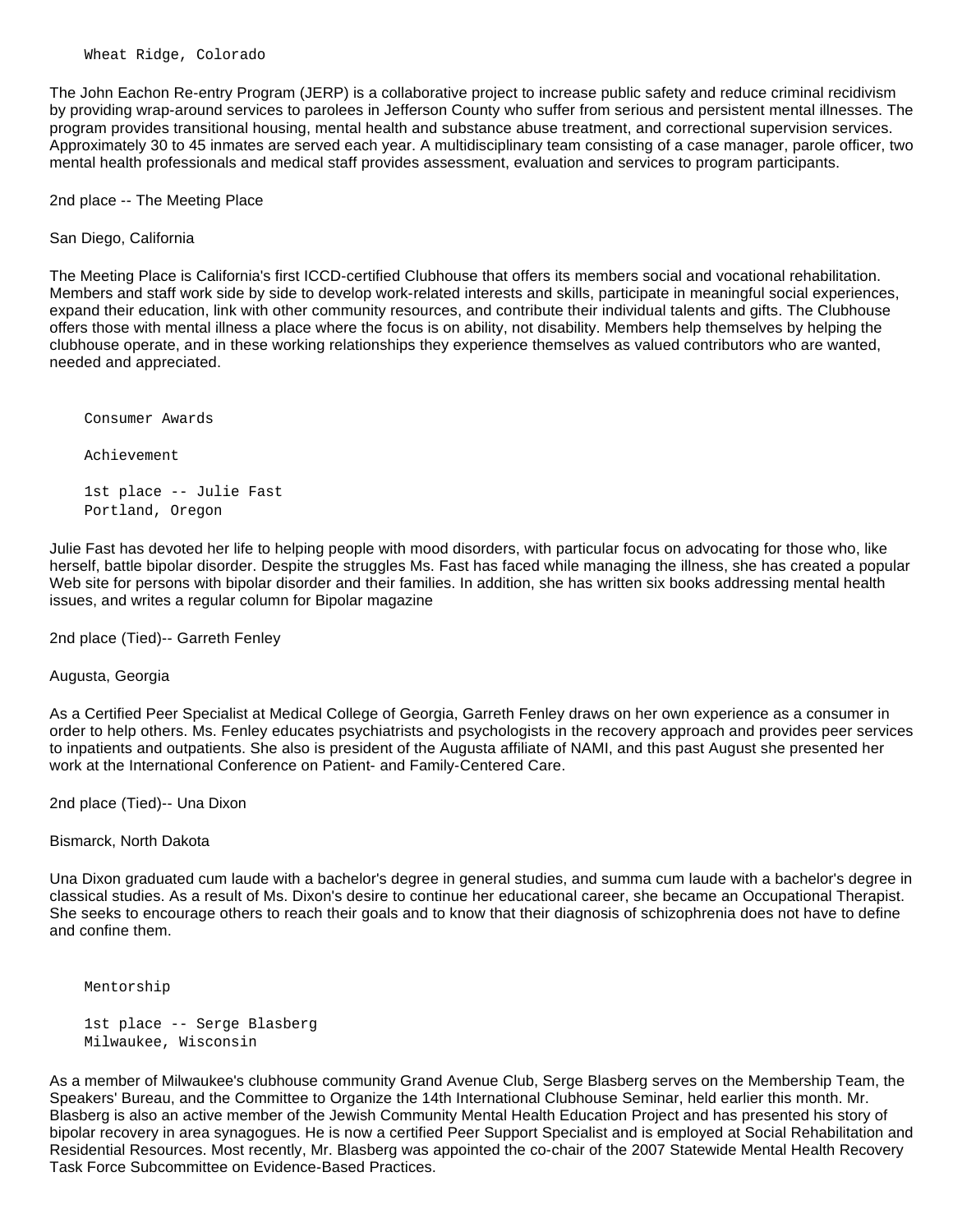2nd place -- Chris Hill

## Wheat Ridge, Colorado

Chris Hill is dedicated to strengthening the consumer community and speaks as an advocate for persons facing both substance abuse issues and mental illness. Mr. Hill is a Board Member of Summit Center Clubhouse and has traveled throughout the world to provide assistance and certification to other clubhouses. In his commitment to sobriety, he is a leader in Alcoholics Anonymous and a sponsor for others wanting to stay on the sobriety path.

Honorary Awards

Government

 Ken Thompson, M.D., Substance Abuse and Mental Health Services Administration Rockville, Maryland

Dr. Thompson was one of the earliest advocates of the recovery model. He was strongly focused on the recovery model, consumer recovery and re-entry into the community, long before his colleagues in community psychiatry began moving in that direction. Dr. Thompson has brought to light such issues as employment, education, housing and the importance of the human bond as they relate to severe and persistent mental illness. He has been a harbinger of hope for both colleagues and consumers alike.

Media

```
 Joe Greco, Independent Film Director of "Canvas"
Los Angeles, California
```
In his new movie, "Canvas," Mr. Greco harkens back to his own childhood when his mother was diagnosed with schizophrenia. The film tells the story of a family stretched by the challenges of mental illness. While the mother battles schizophrenia, the father struggles to find the proper care and treatment for her and does his best to hold the family together. Eventually, the father's attention turns to building a sailboat -- a process that transports him to an earlier, more carefree time in his life. In working with his son to build the boat, the father is able to impart an understanding and acceptance of the family's current challenges, while also providing his son with hope for the future.

```
 Public Eye
Pete Earley, author of Crazy: A Father's Search Through America's Mental
Health Madness
Fairfax, Virginia
```
A veteran journalist, Pete Earley provides an honest account and rational investigation of the vast issues facing our nation's mental health system in his book, Crazy. When his son is diagnosed with bipolar disorder, Mr. Earley is pulled into the frustrating vortex that many parents face when searching for the proper care and services to help their child. On his journey he explores the role of jails and prisons in warehousing the mentally ill, and he interviews police, correctional officers, public defenders, judges, mental health professionals, families and policymakers.

About Eli Lilly and Company

Lilly, a leading innovation-driven corporation is developing a growing portfolio of first-in-class and best-in-class pharmaceutical products by applying the latest research from its own worldwide laboratories and from collaborations with eminent scientific organizations. Headquartered in Indianapolis, Ind., Lilly provides answers -- through medicines and information -- for some of the world's most urgent medical needs. Additional information about Lilly is available at [www.lilly.com.](http://www.lilly.com/)

C-LLY

(Logo:<http://www.newscom.com/cgi-bin/prnh/20031219/LLYLOGO> )